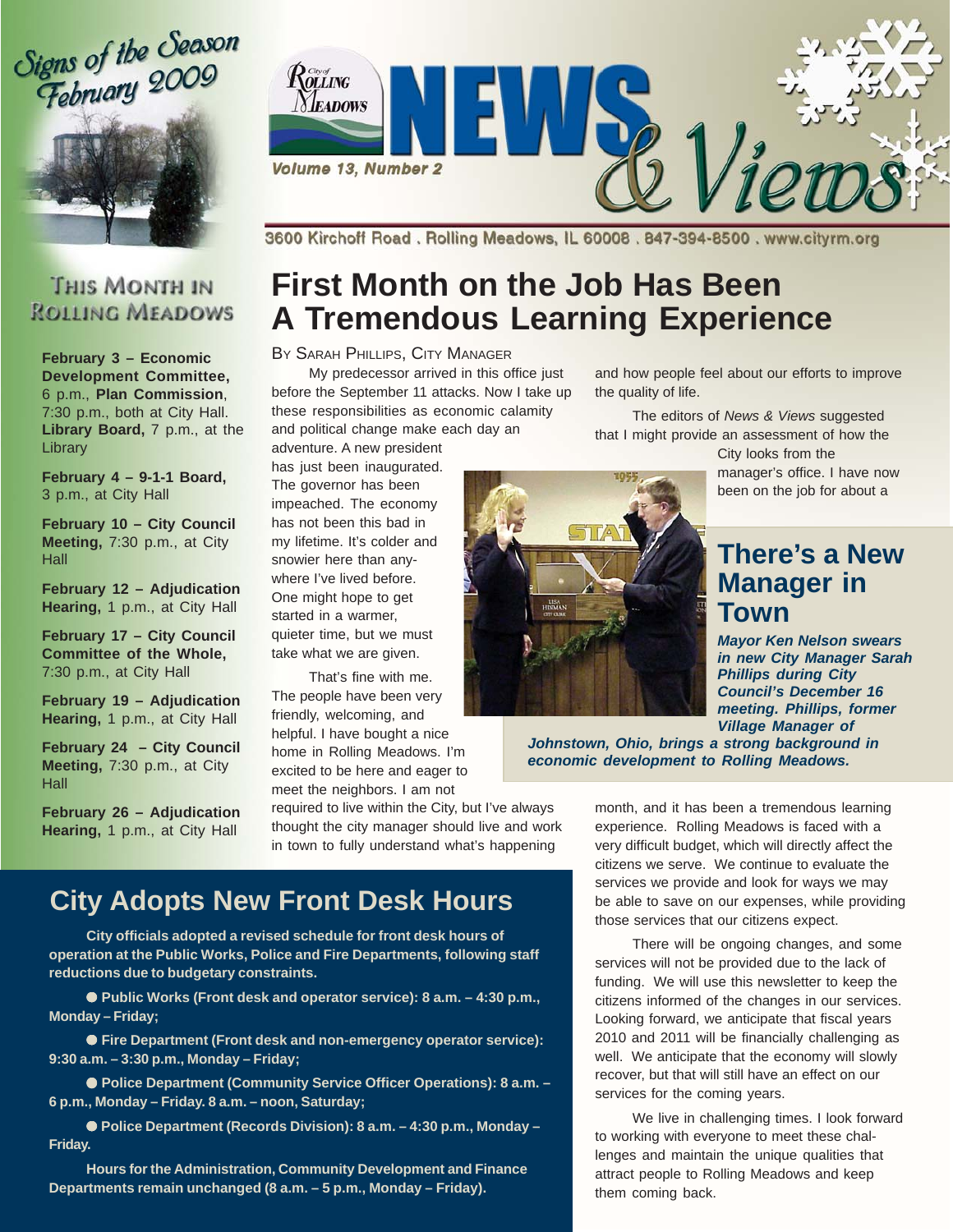### **Fire Department: Residents Kept Wreaths Red**

Holiday wreaths that were on display at the City's two fire stations – symbols of a public awareness campaign to encourage residents to stay safe during the holidays – remained red



throughout the 2008 holiday season, indicating that there were no fires caused by holiday decorations, Deputy Fire Chief Brian Dempsey reports.

Each wreath was illuminated with red bulbs. The program called for the Fire Department to replace a red bulb with a white bulb for each fire in Rolling Meadows caused by holiday decorations.

"We are pleased to report that there were no fires caused by decorations in Rolling Meadows this past holiday season," Deputy Fire Chief Brian Dempsey reports. "The Fire Department salutes Rolling Meadows residents for their success in keeping the wreaths red."

The Illinois Fire Chiefs Association adopted the "Keep the Wreaths Red" program in 1980.

"Departments across the state who participate in this program have observed that people are very interested in seeing whether their city has had a fire caused by holiday decorations," Deputy Chief Dempsey explains. "It offers a unique approach for reminding Rolling Meadows residents to keep their families safe during the holidays."

# **Streamlined Snow Removal Operations Meeting the Test of Excellence**

Public Works' implementation of a streamlined snow and ice removal program, with the goal of maintaining the City's reputation for excellent service while reducing taxpayer costs and environmental impact, has worked well despite heavy snows that have blanketed Rolling Meadows this winter, Public Works Director Fred Vogt reports.

Faced with massive increases in operational costs in 2008, and workforce reductions caused by budgetary constraints, Public Works officials retooled the 2008-2009 snow removal program in order to "do more with less."

Key aspects of the plan include:

● Reducing the amount of salt used per lane mile;

● Using environmentally friendly de-icing materials to reduce chemical runoff into the City's storm sewer system; and,

● Improving coordination of resources through a joint agreement with the Rolling Meadows Park District.

"We made a conscious decision to cut back on salt usage and, where possible, reduce overtime in order to hold the line on escalating costs," Vogt explains. "However, we will not compromise on safety. It is our commitment to make City streets as safe as possible for motorists after winter storms."

City snow removal operations were put to the test early, as more than a dozen winter storm "events" dropped 22 inches of snow in Rolling Meadows during December.

To avoid a potential shortage of salt, which forced City officials to scramble for additional supplies the prior winter, Public Works ordered an additional 500 tons (3,000 tons total) to have ready in case of another severe winter. By mid-January, the Department had dispersed roughly 1,200 tons onto City streets.

Public Works officials plan to reduce total salt usage this winter through increased reli-

You

That...

**FACTS TO CONSIDER** 

**LEADOWS Know** 

 $\hat{R}^{\text{cav},\sigma}_{\text{OLING}}$ 

sium chloride and vegetable by-products tends to stick to the pavement better than untreated road salt," Streets Superintendent Bill Suchecki explains. "It gives the City more bang for the buck by reducing the frequency of salting operations during heavy storms."

The Department's mutual aid plan with the Park District provides additional staff during major snowstorms. Park

● **The average annual snowfall in the Chicago area over the past 35 years is 38.2 inches.**

● **December storms dropped 22.2 inches of snow on Rolling Meadows.**

● **The Public Works Depart-**

**ment's snow removal operations spread 824 tons of salt on City streets, used 2,446 gallons of chloride to pretreat the salt, and required**

**1,312 hours of employee time in December.** ● **Snow removal costs for December totaled**

**\$181,985. That's \$1,508 per mile, or \$7.40 per resident. Considering all the overtime, late nights and early mornings, it was a bargain.**

ance on salt that has been pretreated with "green" deicing materials such as corn or beet by-products, in combination with magnesium or calcium chloride*.* These materials are environmentally friendly alternatives to liquid calcium chloride, which the City has used for many years.

Pretreated salt is normally used in situations where temperatures drop below 25 degrees. The chemical additive improves the salt's melting capacity in extreme cold. It also provides better coverage for longer periods of time.

"Salt treated with calcium chloride or magne-



District employees completed Public Works' training programs, and are available when needed, Suchecki says.

In addition, Public Works now more frequently uses staff members from the Refuse and Administrative Divisions to support storm-related activities.

"Using all available manpower will maintain high service levels, allow flexibility in how we allocate resources, and improve our ability to respond to emergencies," Suchecki adds.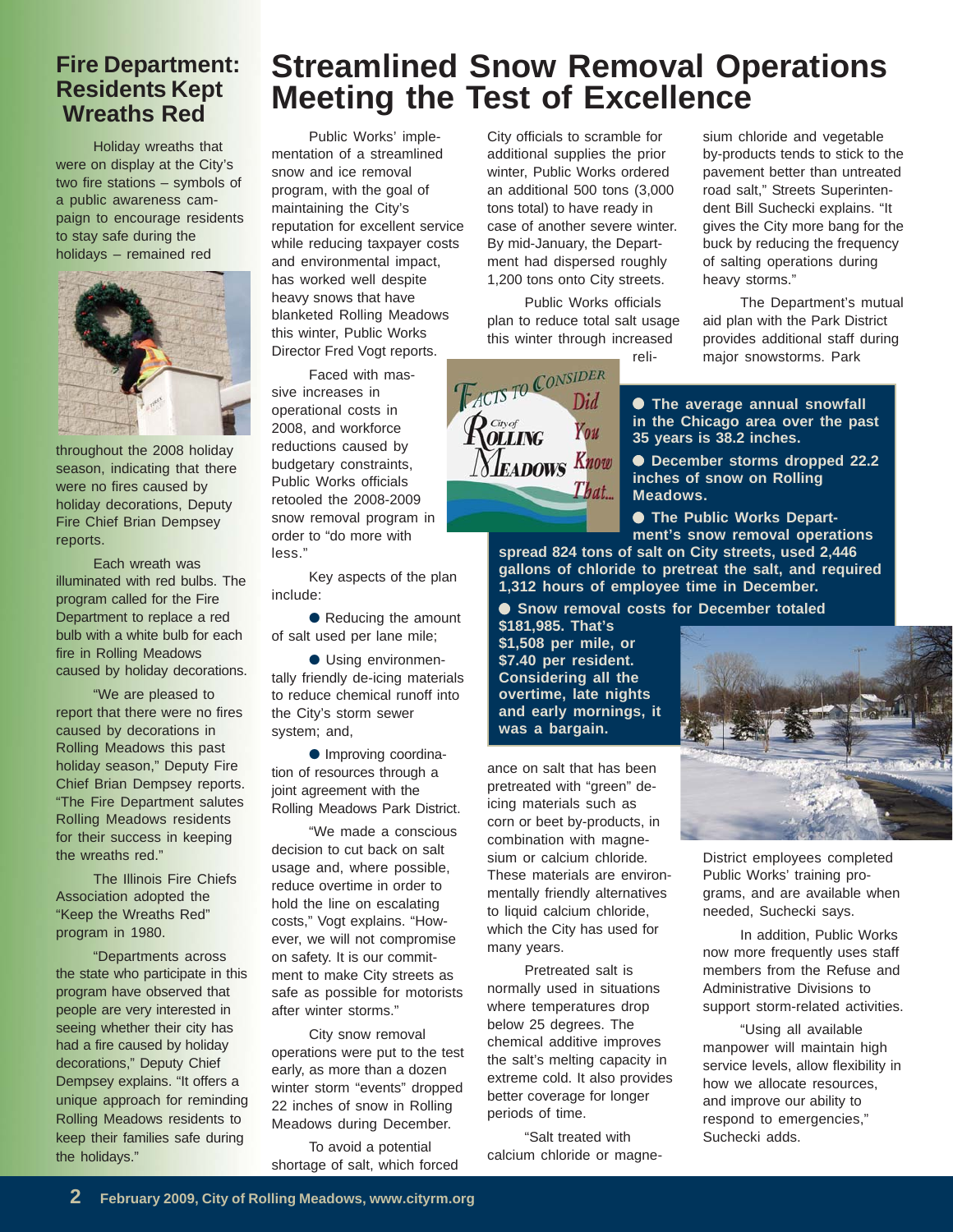# *Leaders in Focus* **Three City Officials Serving On Regional Boards**

Three Rolling Meadows officials – Health Officer Kerry Abdullah, Assistant City Manager Barry Krumstok, and City Manager Sarah Phillips – have been elected or appointed to a broad range of regional governmental boards and professional associations for 2009.

### **Health Officer Abdullah Elected IEHA President**

Abdullah was elected President of the Illinois Environmental Health Association (IEHA), an organization of environmental health professionals based in Rochelle, IL. Prior to becoming its



*Kerry Abdullah*

president, Abdullah served as the association's President-elect, and vice president and director of IEHA's North Chapter. He has been an association member 14 years.

"I'm looking forward to gaining additional educational and leadership experiences that I can apply to my work as Rolling Meadows' Health Officer," Abdullah explains.

The mission of IEHA is to promote the highest degree of skill, efficiency and professional competence among environmental health professionals through the mutual exchange of knowledge and experience; to promote the administration of environmental health programs for maximum public benefit; and to foster cooperation between governmental branches and departments at all levels in activities directed toward the improvement of health and comfort to the public.

### **Assistant City Manager Krumstok Serves as IRMA Director**

Krumstok was elected to the Executive Board of the Intergovernmental Risk Management Agency (IRMA). IRMA is comprised of 75 municipalities and municipal agencies that pool their resources to-

gether to offer self-insurance as an alternative to conventional insurance.

"Rolling Meadows' participation in this selfinsurance pool saves taxpayers considerable sums of money

each year," Krumstok says. "Each IRMA member pays premiums to the agency and we all share in the profits, which

lowers premium payments in subsequent years. IRMA participation allows us to have greater control over our insurance and risk management programs," he adds.

#### **City Manager Phillips Appointed to Five Regional Agencies**

Phillips, in addition to managing the day-to-day affairs of her new City, was appointed by aldermen in January to serve as:

● Alternate Director to the Solid Waste Agency of North Cook County (SWANCC) Board of Directors;

● Second Alternate Delegate to the Northwest Suburban Municipal Joint Action Water Agency (JAWA);

● Delegate to the Metropolitan Water Reclamation District's (MWRD) Lower Des Plaines Watershed Planning Council;

● Delegate to MWRD's Upper Salt Creek Watershed Planning Council;

● Alternate Delegate to the Northwest Municipal Conference (NWMC).

"Involvement in these organizations gives Rolling Meadows a voice in how regional initiatives and challenges may impact the City," Phillips says. "As stakeholders in a regional dialogue, we can advocate more effectively on behalf of our residents and maintain the City's quality of life."

### **Second Citizens Training Academy To Kick Off March 26 at Public Works**



**Back** by popular demand, the Public Works Department will launch its second annual Citi-

zens Train-

*Bob Hartnett*

ing Academy Thursday, March 26, to help residents learn about the vital role the Department plays in maintaining the City's quality of life.

The Academy will consist of four Thursday evening informational presentations (March 26, and April 2, 9 and 16), and a Saturday, April 18 "field

course." Residents will participate in hands-on training activities and educational sessions, and tour City facilities for an in-depth exploration of Public Works' operations.

"Public Works crews provide a range of services – from snow plowing operations and underground utility repairs to water quality testing and road work – that have a tremendous impact on our daily lives. Academy graduates will enjoy a greater understanding of these operations and how they affect us all," Assistant Public Works Director Bob Hartnett explains.

Topics to be presented include:

● **Underground Utilities Division** – Details the vast underground infrastructure of the City's water, sanitary sewer and storm sewer system.

*Barry Krumstok*

● **Water Division –** Outlines water quality and monitoring operations and how to perform basic plumbing maintenance to fix leaky water pipes, faucets, and other minor home plumbing problems.

● **Inspection Services** – Provides an introduction to how Public Works evaluates City infrastructure, such as streets, sidewalks and underground utilities.

● **Facilities Division** – Presents an overview of the number and types of Cityowned facilities.

● **Street Maintenance Division** – Provides information on forestry services, refuse collection, snow removal and pavement maintenance.

Twenty-three residents have already registered for the program. Only a few openings remain. To register for the Citizens Training Academy, contact Assistant Public Works Director Bob Hartnett at 847-963-0500, or **hartnett@cityrm.org**.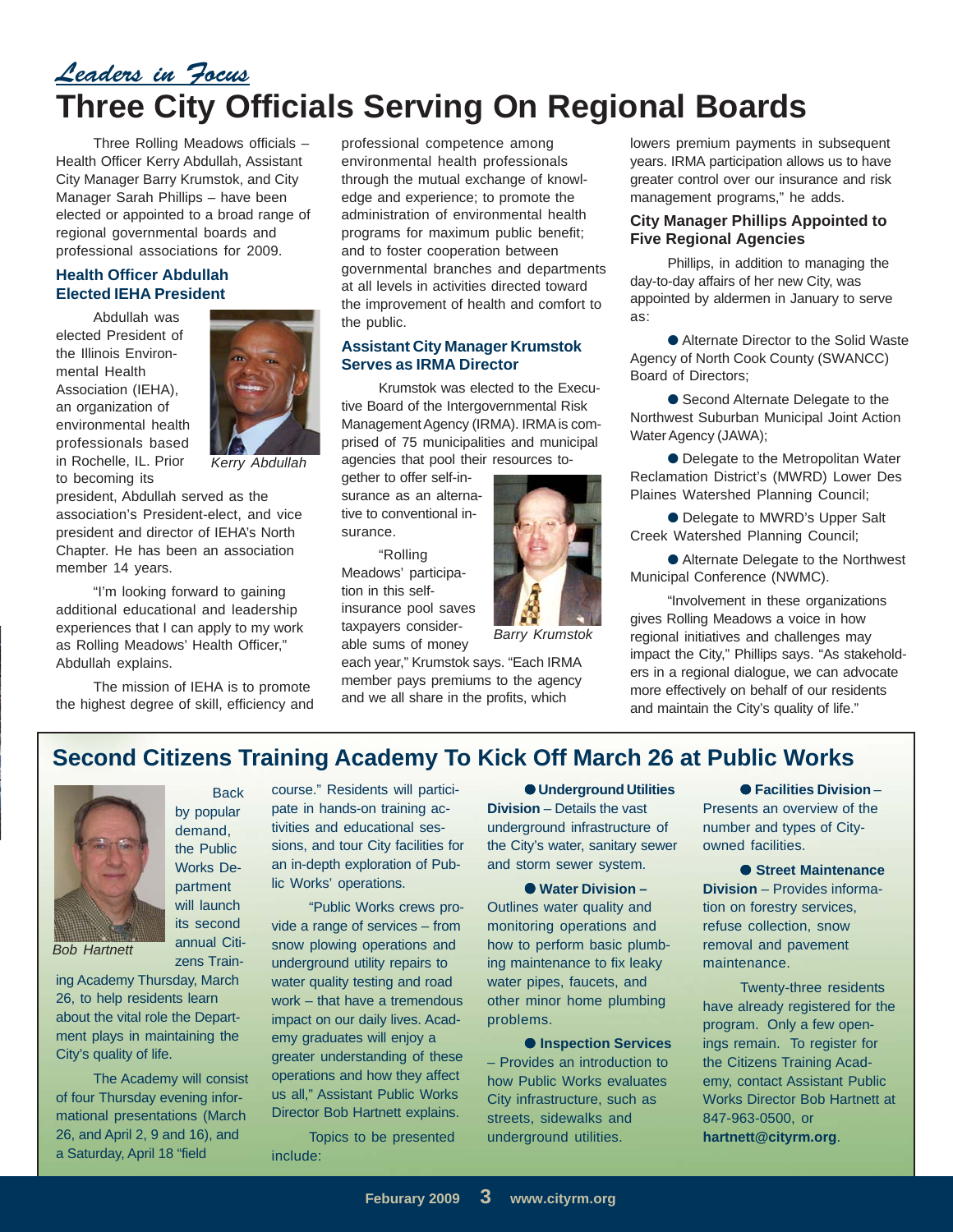# **Unusual Emergency Calls Underscore Need For Working Carbon Monoxide Detectors**

Firefighter and paramedic response to a series of unusual emergency calls reporting elevated carbon monoxide (CO) levels during the holidays underscores the importance of having working CO detectors at home, Deputy Fire Chief Brian Dempsey reports.

In late December, Department personnel were called to a four-unit condominium complex where a homeowner had called 9-1-1 after her CO alarm detected elevated levels of the odorless, colorless gas.

"The building layout was such that each home's furnace was housed in the center of the building, separated only by interior walls. Crews determined that the CO was being drawn into the home by a neighboring furnace producing 10-times the normal level," Dempsey explains.

The Department responded to a second unusual CO call at another condominium complex on New Year's Eve. Construction workers had been doing welding work in a large first floor storage room that offered no ventilation. The CO generated by the welders had infiltrated into every home in the complex.

"On-scene personnel detected a CO level of 120 parts-per-million (ppm) in the storage room, and 40 ppm in each of the homes. Levels of 10 ppm can be dangerous," Dempsey says.

A third call, this one in early January, resulted from a faulty furnace that caused CO levels to spike upwards of 350 ppm.

Dempsey believes there is a moral to the

story: working CO detectors can save lives.

"Residents should call 9-1-1 immediately if a home's carbon monoxide detector activates," he says. "Don't disregard the alarm. Firefighters will not leave until we've found the cause of the problem and determined how to fix it."

Illinois' Carbon Monoxide Detector Act requires that all homes have a carbon monoxide detector within 15 feet of every sleeping room. Both single and multiple family residences that rely on fossil fuel combustion for heat must have a working carbon monoxide detector.

### **Thank You for Holiday Décor**

The following letter was sent to Mayor Ken Nelson, commending Public Works employees for illuminating downtown Rolling Meadows in festive holiday décor:

*Dear Mayor Nelson:*

*Gene and I have lived in Rolling Meadows since 1963. We love our town. We wanted to thank you for the beautiful Christmas lights on Kirchoff Road.*

*Since Gene will not drive to Chicago to see the lights, it is nice to have our own MAGNIFICENT MILE here in Rolling Meadows.*

*Thanks also to the city employees who did such a good job putting up all the lights.*

> *Thank you, Gloria & Gene Anzalone*

# **Department Offers Free CO Detectors**

 The Rolling Meadows Fire Department is offering free carbon monoxide detectors to qualified homeowners through a grant from the Rolling Meadows Rotary Club.

Residents who wish to be considered for the free carbon monoxide detector program may contact the Rolling Meadows Fire Department at

847-397-3352. Detectors will be distributed on a first come, first served basis. Recipients must be City residents, meet minimal income eligibility requirements and own their home.

A combined \$2,500 Rolling Meadows Rotary Club and Rotary International District grant helped the Fire Department purchase detectors that feature electronic digital readouts with

battery backup.

"Our goal is to assist those who may not have the means to purchase these lifesaving tools themselves. We greatly appreciate Rotary's support in helping us provide carbon monoxide detectors to residents who need them," Deputy Chief Brian Dempsey adds.

### **Historical Society Plans Exhibit on Original Businesses**

The Rolling Meadows Historical Society is planning a new exhibit that will recall the original businesses that served residents in the City's early days, Historical Society President Bev Keagle reports.

"From Crawford's and



Grant's to the Red Onion restaurant and more, we want this exhibit to help people remember where Rolling Meadows residents used to shop," she explains.

Society members encourage residents to contribute to the exhibit, planned for late spring, by providing personal photos, souvenirs or memorabilia that may help chronicle the early days of Rolling Meadows' business community.

To donate items for the exhibit, or for more information on upcoming events, contact the Rolling Meadows Historical Society at 847-577-7086.

Visit the Rolling Meadows Historical Museum, 3100 Central Road – a replica of an original Kimball Hill home – Sundays,  $1 - 4$  p.m.

#### **Support the Museum**

Tax-deductible donations help support ongoing programs and cover museum expenses. Submit donations to:

*Rolling Meadows Historical Society* 3100 Central Road Rolling Meadows, IL 60008.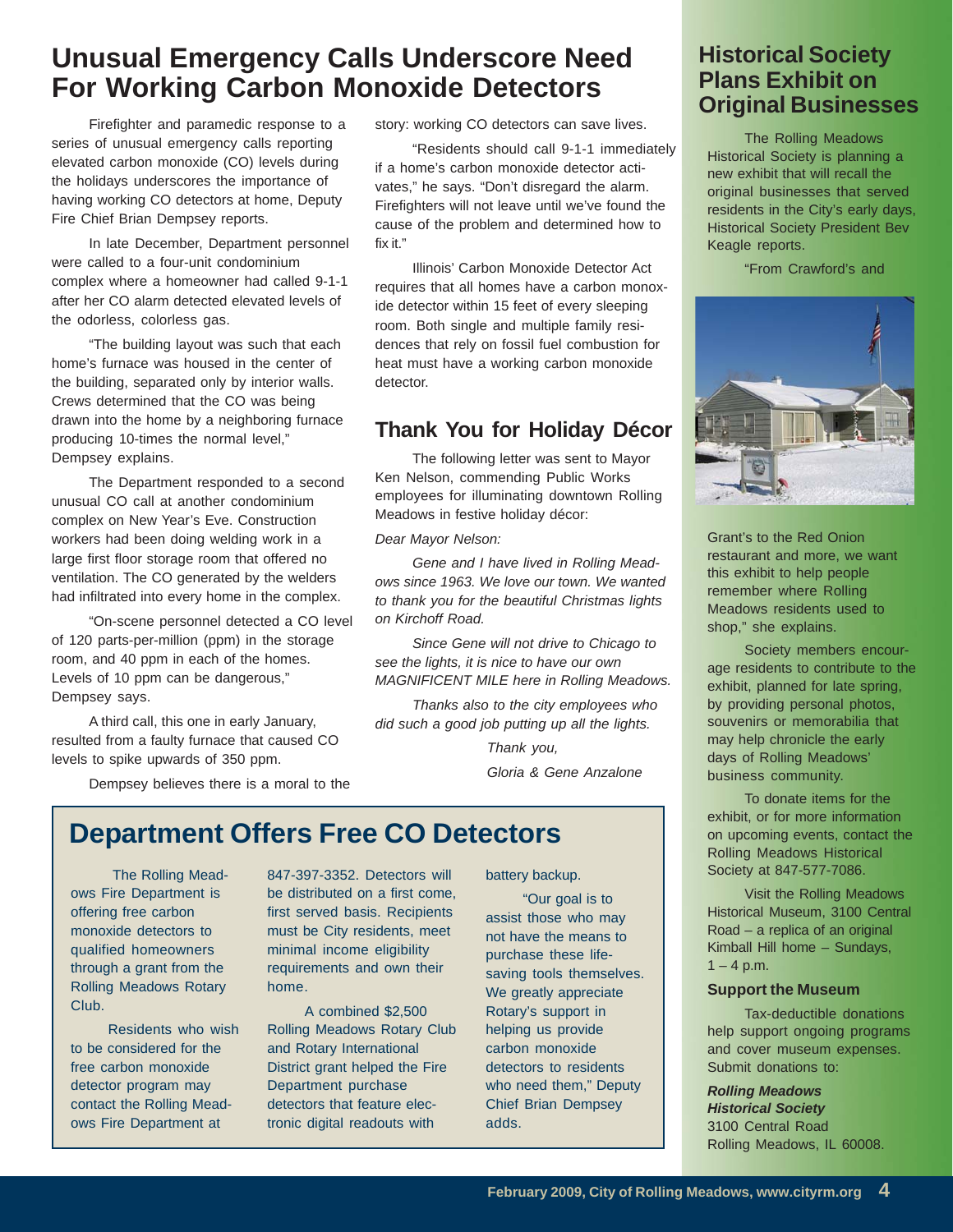## **Crossing Guard Bob Greenough Gives Jay & Grouse a Unique Personality**

For more than 10 years, Bob Greenough has given a personality to the corner of Jay and Grouse. Every weekday morning and afternoon, he makes sure the kids from Rolling Meadows High School, St. Colette, and Kimball Hill get safely to school and back home at night. What

he does as one of seven crossing guards the Police Department employs part-time is important. How he does it gives the corner its unique personality.

He pays close attention to the kids and their needs. Many return the favor by proudly showing him their report cards. He keeps dog biscuits for more than a dozen

dogs whose owners bring them by the intersection regularly.

The van Greenough parks close by is equipped with a police radio. "I know most of the people around here. I know when something doesn't look right," he says. The police have an additional set of eyes and ears helping to keep the City safe.

The crossing guard's job is not glamorous. Former City Clerk Patti Sutherland Weicker recently wrote Mayor Ken Nelson to commend Greenough, whom she's known since her children attended preschool nearby many years ago. Now she passes the intersection daily on her way to work. She calls Greenough "one of the unsung heroes of Rolling Meadows."

Weicker wrote: "Several weeks back, I saw Bob with a bag standing on the corner talking to a child with a bike. I believe he was offering the young boy a pair of gloves. It was starting to get cold, and he wanted to help this child stay warm. This definitely warmed my heart, and I wanted to thank you (Mayor Nelson), the Police Department, and the City for your continued good works.

"To me, it is the small things that make Rolling Meadows a great place to call home."

Greenough confirms that he noticed one of the boys who crosses there didn't have

gloves. "I had a pair of gloves at home, so I brought them and gave them to him." Simple as that, as though it were part of the crossing guard's job description.

The job does have its exciting moments. "I've seen some bad accidents here. Some drivers speed like crazy. They fly down the street. They often don't listen. I told one woman to wait until it's OK to proceed, but she missed me by 'that much'," he says, holding his fingers apart by about an inch.

There are lonely moments, but also times of gratification that help to make it all worthwhile for Greenough, a retired meat factory worker and meter reader who's lived



in Rolling Meadows for 32 years. "One day, a big guy in uniform pulls up and gets out of his car. I looked at him and said, 'Wow, you're Sean.' He smiled and said, 'Just thought I'd stop and see you. I did what you said and joined the Army."

Police Department Community Service Officer Dale Reif supervises the crossing guards. She says Greenough is representative of the people who hold the parttime jobs. "They're all very child conscious. We have one who will wait 15 minutes, knowing a child hasn't crossed yet. They're all retired, except one woman who also works a nighttime job."

### **Police Commander Tom Calcagno Attends Secret Service Training Seminar**

Police Department Commander Thomas Calcagno recently took part in an "extremely interesting" educa-

tional seminar hosted by the United States Secret Service on dignitary and VIP protection.

The one-day program offered insights into the operational capabilities and



*Tom Calcagno*

practices of the Secret Service, which was founded in 1865 to halt the spread of counterfeit currency. Secret Service agents began full-time protection of the president in 1902, following the assassination of President William McKinley.

"Instructors offered an historical overview of the Secret Service, and details on its activities during the last several presidential elections," explains Calcagno, who is prevented by law from divulging particular Secret Service practices and tactics. "This type of refresher course is an important component to the Police Department's training regimen. Local law enforcement agencies are often required to coordinate with the Secret Service in situations where the president or other dignitary is visiting the area."

Calcagno was invited to the Secret Service seminar due to his 2007 participation in the National Academy of the Federal Bureau of Investigation (FBI). Graduates of the 10-week course, held in Quantico, VA, earn the right to attend Bureausponsored monthly meetings that offer continuing education in law enforcement policies, procedures and tactics.

"These monthly seminars are a great way to network with peers and brush up on tactics," Calcagno explains. "Attendees benefit by learning from instructors and from each other."